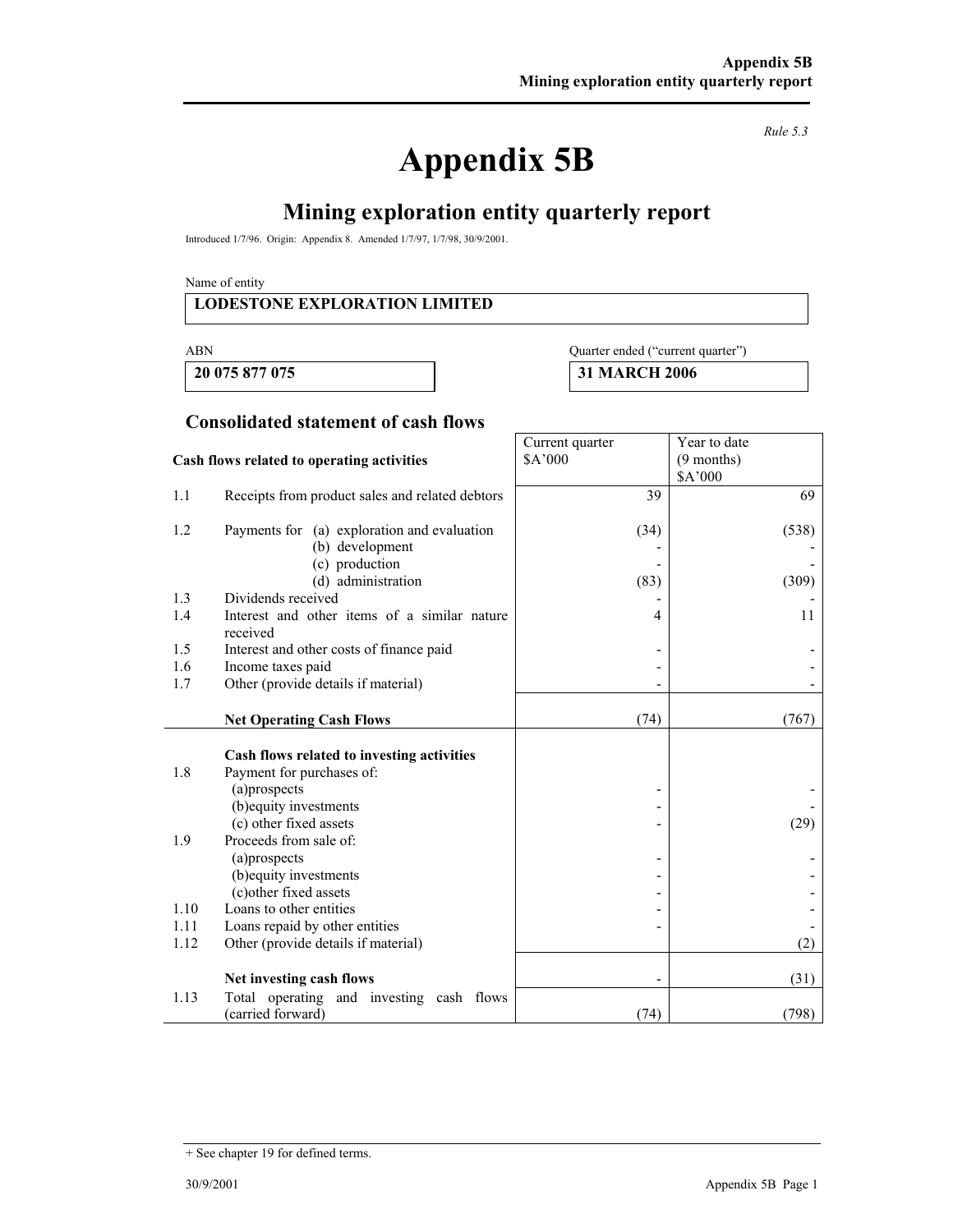| 1.13 | Total operating and investing cash flows      | (74) | (798) |
|------|-----------------------------------------------|------|-------|
|      | (brought forward)                             |      |       |
|      |                                               |      |       |
|      | Cash flows related to financing activities    |      |       |
| 1.14 | Proceeds from issues of shares, options, etc. | ۰    | 744   |
| 1.15 | Proceeds from sale of forfeited shares        | -    |       |
| 1.16 | Proceeds from borrowings                      | -    |       |
| 1.17 | Repayment of borrowings                       | -    |       |
| 1.18 | Dividends paid                                | -    |       |
| 1.19 | Other $-$ Share issue costs                   | -    | (37)  |
|      | Net financing cash flows                      |      | 707   |
|      |                                               |      |       |
|      | Net increase (decrease) in cash held          | (74) | (91)  |
| 1.20 | Cash at beginning of quarter/year to date     | 277  | 294   |
| 1.21 | Exchange rate adjustments to item 1.20        |      |       |
|      |                                               | 203  | 203   |
| 1.22 | Cash at end of quarter                        |      |       |

### **Payments to directors of the entity and associates of the directors Payments to related entities of the entity and associates of the related entities**

|      |                                                                  | Current quarter<br><b>SA'000</b> |
|------|------------------------------------------------------------------|----------------------------------|
| 1.23 | Aggregate amount of payments to the parties included in item 1.2 | 48                               |
| 1.24 | Aggregate amount of loans to the parties included in item 1.10   | Nil                              |

1.25 Explanation necessary for an understanding of the transactions

#### **Non-cash financing and investing activities**

2.1 Details of financing and investing transactions which have had a material effect on consolidated assets and liabilities but did not involve cash flows

Nil

2.2 Details of outlays made by other entities to establish or increase their share in projects in which the reporting entity has an interest

Nil

<sup>+</sup> See chapter 19 for defined terms.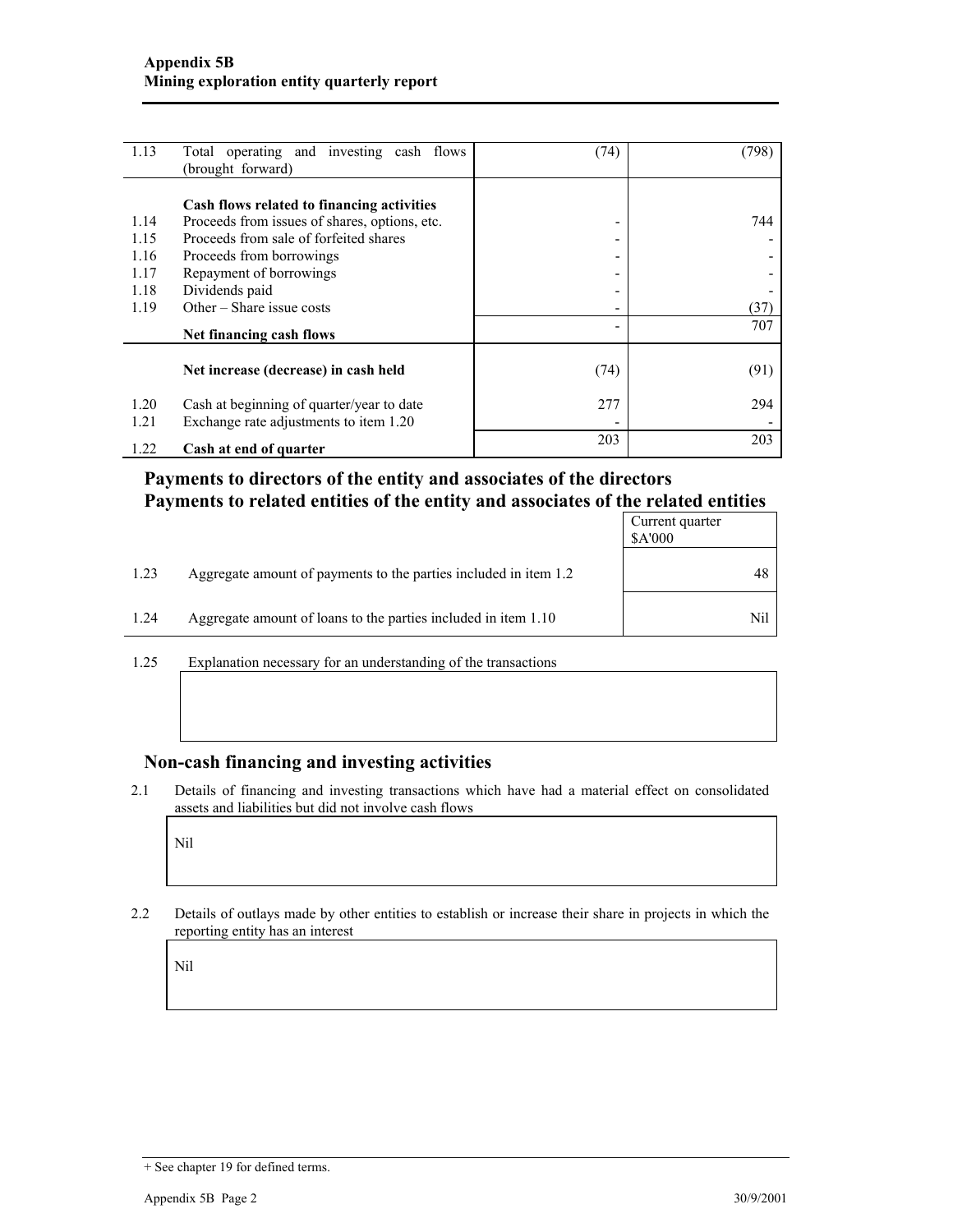#### **Financing facilities available**

*Add notes as necessary for an understanding of the position.* 

|     |                             | Amount available<br>\$A'000 | Amount used<br>\$A'000 |
|-----|-----------------------------|-----------------------------|------------------------|
| 31  | Loan facilities             | Nil                         | Nil                    |
| 3.2 | Credit standby arrangements | Nil                         | Nil                    |

## **Estimated cash outflows for next quarter**

|     | <b>Total</b>               | 50      |
|-----|----------------------------|---------|
| 4.2 | Development                |         |
| 4.1 | Exploration and evaluation | 50      |
|     |                            | \$A'000 |

# **Reconciliation of cash**

| Reconciliation of cash at the end of the quarter (as<br>shown in the consolidated statement of cash flows) to<br>the related items in the accounts is as follows. |                                                  | Current quarter<br>\$A'000 | Previous quarter<br>\$A'000 |
|-------------------------------------------------------------------------------------------------------------------------------------------------------------------|--------------------------------------------------|----------------------------|-----------------------------|
| 5.1                                                                                                                                                               | Cash on hand and at bank                         | 24                         | 14                          |
| 5.2                                                                                                                                                               | Deposits at call                                 | 179                        | 263                         |
| 5.3                                                                                                                                                               | Bank overdraft                                   |                            |                             |
| 5.4                                                                                                                                                               | Other (provide details)                          |                            |                             |
|                                                                                                                                                                   | <b>Total: cash at end of quarter (item 1.22)</b> | 203                        | 277                         |

## **Changes in interests in mining tenements**

|     |                                                                     | Tenement<br>reference | Nature of interest<br>(note (2))                                     | Interest at<br>beginning<br>of quarter | Interest at<br>end of<br>quarter |
|-----|---------------------------------------------------------------------|-----------------------|----------------------------------------------------------------------|----------------------------------------|----------------------------------|
| 6.1 | Interests in mining<br>tenements relinquished,<br>reduced or lapsed | N/A                   |                                                                      |                                        |                                  |
| 6.2 | Interests in mining<br>tenements acquired or<br>increased           | EPM 14963             | earn an initial 40%<br>Option to<br>equity in the Bocoolima project. | Nil                                    | Nil                              |

<sup>+</sup> See chapter 19 for defined terms.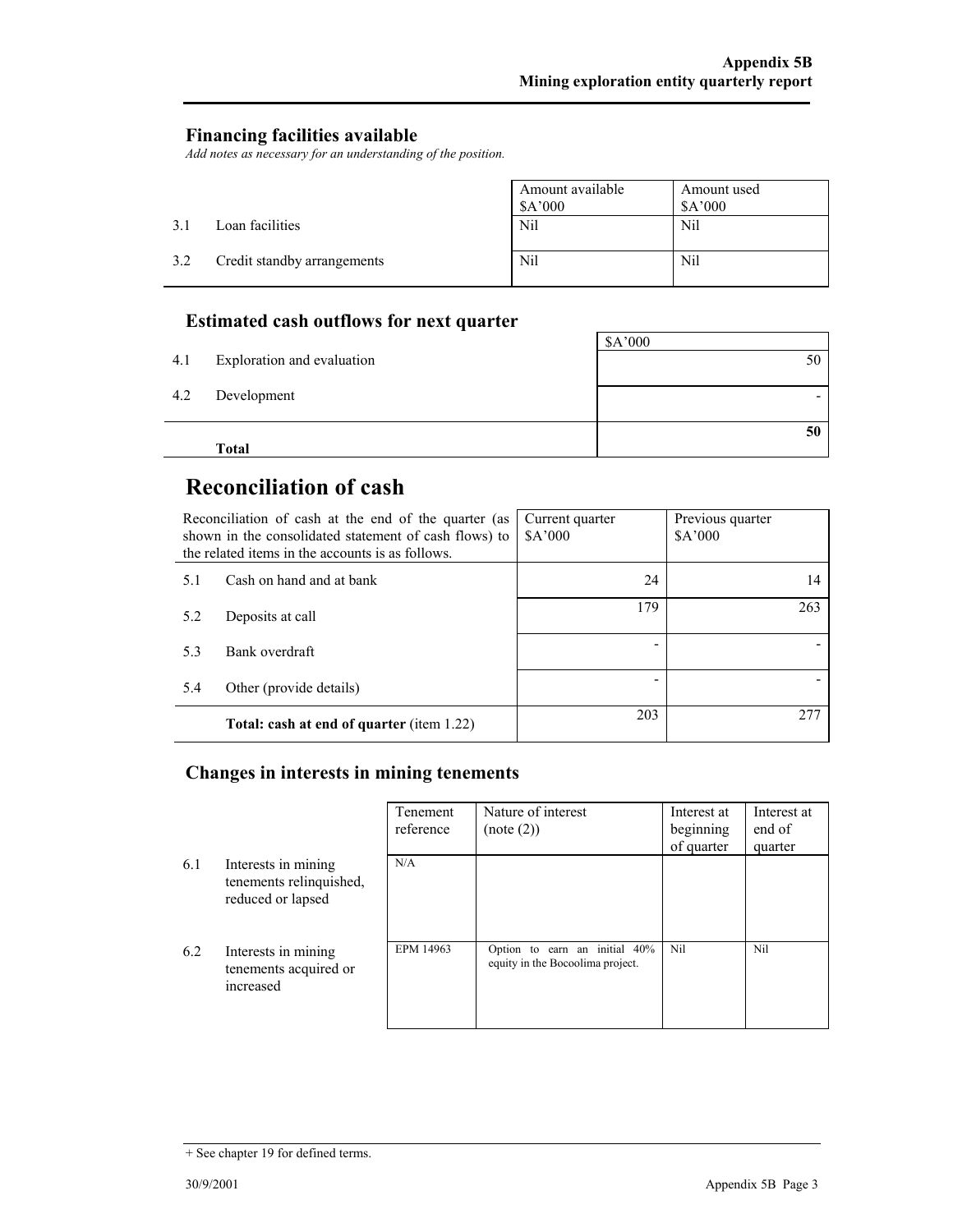#### **Issued and quoted securities at end of current quarter**

*Description includes rate of interest and any redemption or conversion rights together with prices and dates.* 

|      |                                    | Total number | Number quoted | Issue price per<br>security (see note<br>$3)$ (cents) | Amount paid up per<br>security (see note 3)<br>(cents) |
|------|------------------------------------|--------------|---------------|-------------------------------------------------------|--------------------------------------------------------|
| 7.1  | Preference                         |              |               |                                                       |                                                        |
|      | <sup>+</sup> securities            |              |               |                                                       |                                                        |
|      | (description)                      |              |               |                                                       |                                                        |
| 7.2  | Changes during                     |              |               |                                                       |                                                        |
|      | quarter                            |              |               |                                                       |                                                        |
|      | (a) Increases                      |              |               |                                                       |                                                        |
|      | through issues                     |              |               |                                                       |                                                        |
|      | (b) Decreases                      |              |               |                                                       |                                                        |
|      | through returns of                 |              |               |                                                       |                                                        |
|      | capital, buy-backs,                |              |               |                                                       |                                                        |
|      | redemptions                        |              |               |                                                       |                                                        |
| 7.3  | +Ordinary                          | 46,419,715   | 46,419,725    | Fully paid                                            | Fully paid                                             |
|      | securities                         |              |               |                                                       |                                                        |
| 7.4  | Changes during                     |              |               |                                                       |                                                        |
|      | quarter<br>(a) Increases           |              |               |                                                       |                                                        |
|      | through issues                     |              |               |                                                       |                                                        |
|      | (b) Decreases                      |              |               |                                                       |                                                        |
|      | through returns of                 |              |               |                                                       |                                                        |
|      | capital, buy-backs                 |              |               |                                                       |                                                        |
|      | (c) Increase                       |              |               |                                                       |                                                        |
|      | through shares                     |              |               |                                                       |                                                        |
|      | released from                      |              |               |                                                       |                                                        |
|      | escrow                             |              |               |                                                       |                                                        |
| 7.5  | <sup>+</sup> Convertible debt      | N/A          |               |                                                       |                                                        |
|      | securities                         |              |               |                                                       |                                                        |
|      | (description)                      |              |               |                                                       |                                                        |
| 7.6  | Changes during                     |              |               |                                                       |                                                        |
|      | quarter<br>(a) Increases           |              |               |                                                       |                                                        |
|      | through issues                     |              |               |                                                       |                                                        |
|      | (b) Decreases                      |              |               |                                                       |                                                        |
|      | through securities                 |              |               |                                                       |                                                        |
|      | matured, converted                 |              |               |                                                       |                                                        |
| 7.7  | <b>Options</b>                     |              |               | Exercise price                                        | Expiry date                                            |
|      | (description and                   |              |               |                                                       |                                                        |
|      | conversion factor)                 | 800,000      |               | 30 cents                                              | 30/09/07                                               |
| 7.8  | Issued during                      | N/A          |               |                                                       |                                                        |
|      | quarter                            |              |               |                                                       |                                                        |
| 7.9  | <b>Exercised</b> during<br>quarter | $\rm N/A$    |               |                                                       |                                                        |
| 7.10 | <b>Expired during</b>              | $\rm N/A$    |               |                                                       |                                                        |
|      | quarter                            |              |               |                                                       |                                                        |
| 7.11 | <b>Debentures</b>                  | $\rm N/A$    |               |                                                       |                                                        |
|      | (totals only)                      |              |               |                                                       |                                                        |
| 7.12 | <b>Unsecured notes</b>             | $\rm N/A$    |               |                                                       |                                                        |
|      | (totals only)                      |              |               |                                                       |                                                        |

<sup>+</sup> See chapter 19 for defined terms.